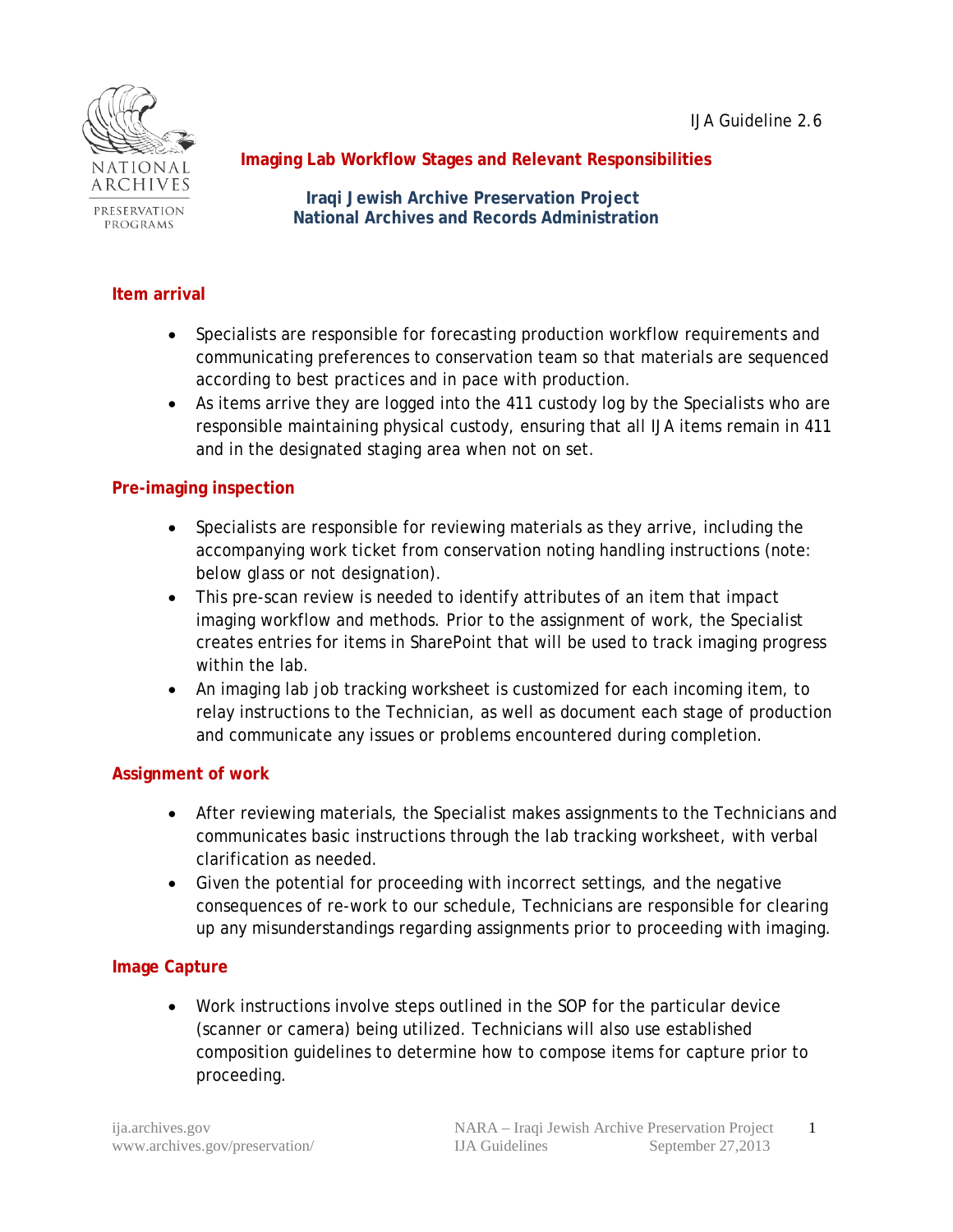- Technicians are responsible for maintaining a clean and safe workspace and exercising safe handling procedures. Conservation team members are on call to assist if there is a question concerning condition and safe handling.
- Technicians store unprocessed camera capture files locally on Mac hard drives until such time as scanning is completed for a particular IJA Item, then these can be moved to the IJA file server.

### **Image Transfer to file server**

- EIP files are stored locally then transferred to the server when item level digitization is completed.
- The server is divided into a number of volumes that will be filled with project work, one at a time, as work progresses.
- Technicians are responsible for ensuring that all local files are successfully transferred to the server and should compare directories to ensure that this is the case.
- Instructions are provided in the SOP regarding naming folders.

#### **Image Processing**

- The end-product of the IJA project is digital files consisting of both Master and Access images.
- To produce these, initial camera captures (EIPs) must be processed in accordance to the SOP for each file type (Master and Access).
- Processing steps include cropping, rotating and outputting files.
- All imaging staff will perform these tasks as needed following instructions provided in the SOP.
- Technicians will update the appropriate IJA item-level worksheet as image processing work is completed.

### **File completeness verification**

- During the set up for crops the Technician(s) checks for completeness of imaging following the methods defined in the SOP.
- At the beginning stages of the project and during camera / scanner testing or training, the Specialists will be responsible for verification checks.
- It is anticipated that in later stages of the project the Technicians will perform verification checks as well, but will do so working in teams with a specialist or other technician.

### **Quality Control**

• A procedure to analyze image files for a number of attributes is employed by Specialists as a final quality check, and a number of PDF products are generated as part of the job finalization process.